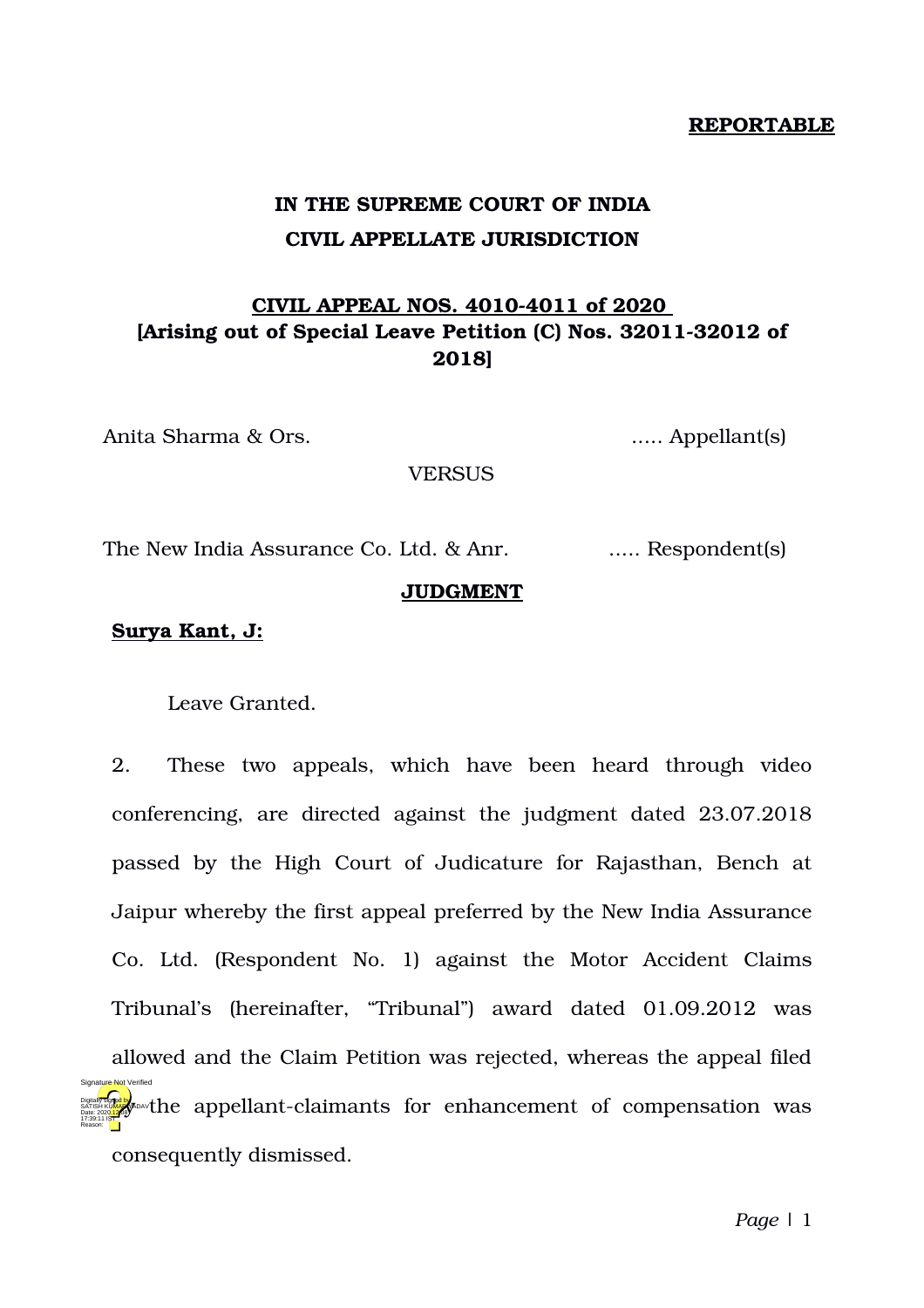#### **FACTS:**

3. Sandeep Sharma (deceased), was a resident of District Sikar in Rajasthan. He was travelling in a car bearing registration no. UP 65 AA 7100 from Ghazipur to Varanasi (Uttar Pradesh) on the night of 25.03.2009 along with his friend Sanjeev Kapoor (Respondent No. 2) and two other occupants. Sanjeev Kapoor, who was also its owner, was driving the car when at about 10:20PM near village Atroli, a truck coming from the opposite side struck the car as a result of which all the occupants suffered injuries. Sandeep along with the other injuredoccupants was rushed to the District Hospital in Ghazipur at around 11:55PM, but was subsequently referred to the Institute of Medical Sciences and S.S. Hospital, BHU, Varanasi on 26.03.2009 considering the severity and multiplicity of his injuries. Although he was discharged on 16.04.2009 and brought back to Rajasthan, it appears that Sandeep kept experiencing one after another medical complications, and remained hospitalized at the Jain Hospital in Jaipur and later the Joshi Nursing Home at Sikar. His injuries eventually got the better of him and Sandeep Sharma passed away on 10.12.2009.

4. At the time of death, the deceased was aged 34 years and was an income tax assessee with an Employees Provident Fund (EPF) account. He was employed in Mumbai at Kelvin Ess Vee Textiles as a

*Page* | 2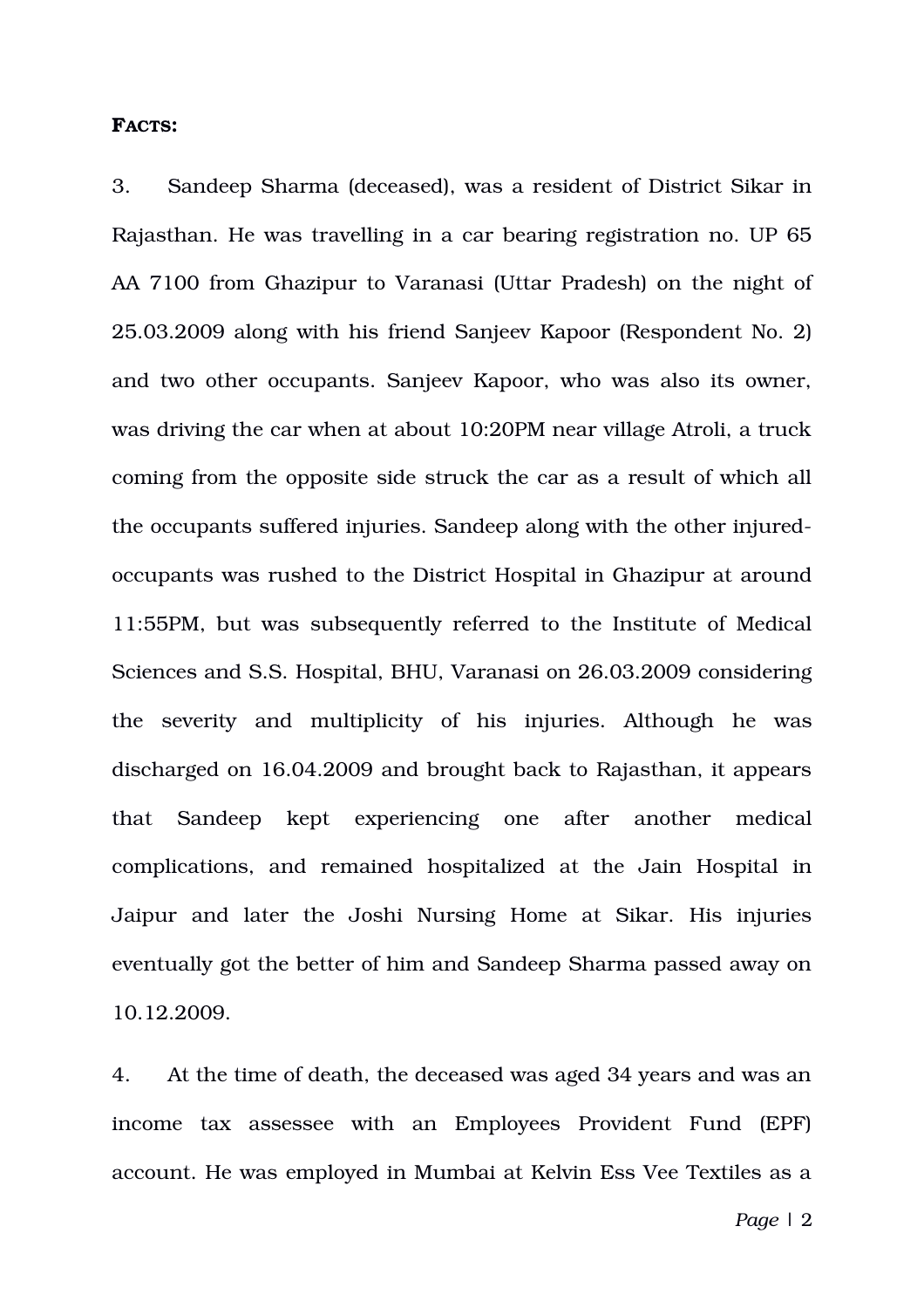Sales Officer on regular basis. He left behind a widow, two minor children and a mother; all of whom were dependent on him.

5. Sandeep's dependents filed a claim petition for Rs 60,94,000 (Rupees sixty lakhs and ninety-four thousand) on 26.08.2010 alleging, *inter alia*, that he died as a result of the injuries suffered in the abovementioned accident of 25.03.2009, which occurred due to the rash and negligent driving of Sanjeev Kapoor who was the owner-cumdriver of the car in which Sandeep was travelling. Sanjeev Kapoor (hereinafter, "owner-cum-driver") and the insurer of the car - New India Assurance Co. Ltd. (hereinafter, "insurance company") were impleaded as party respondents.

6. The owner-cum-driver in his written statement admitted that the deceased had suffered multiple injuries in the accident while travelling in the car with him but he disowned responsibility for the accident by asserting that it was the truck which was coming from the opposite side at a very fast speed, and was being driven in a rash and negligent manner. Since all the four occupants of the car had been injured, they were unable to note the registration details of the truck which made a hasty get-away towards Ghazipur.

7. The insurance company in its separate written statement took the preliminary objection that as per the police investigation and first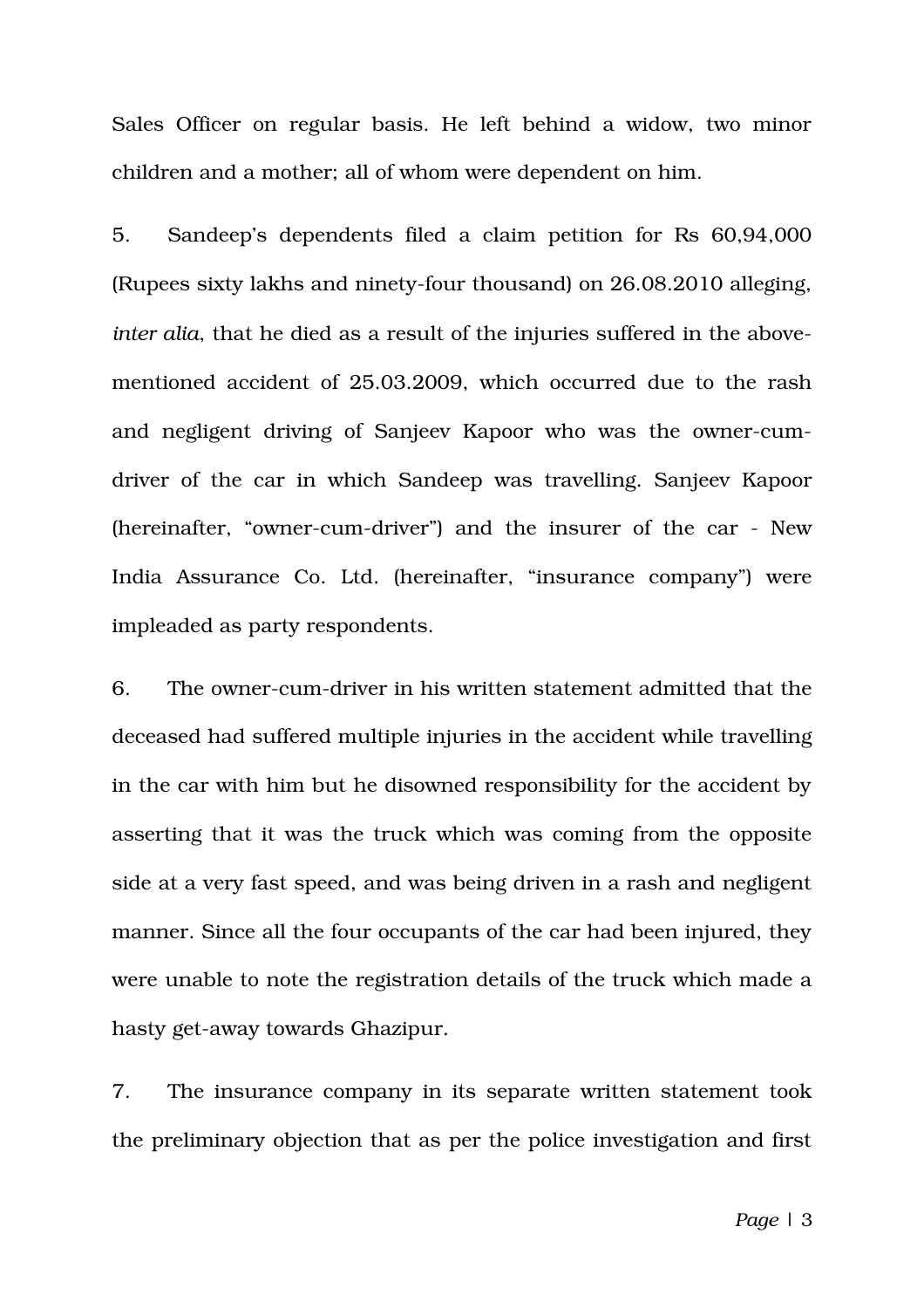information report, the accident was caused by an unknown truck which hit the car No. UP-65-AA-7100 and, therefore, the claim petition filed against the owner of the car or its insurer was contrary to law. The factual averments made in the Claim Petition were denied for want of knowledge.

8. In reaching its verdict, the Tribunal relied upon the statement of the eye-witness Ritesh Pandey (AW-3), according to whom Sanjeev Kapoor was driving the car at a very fast speed when it overtook a vehicle and collided head-on against the oncoming truck. The Tribunal, thus, assigned liability for the accident upon the respondents and partly allowed the Claim Petition with a compensation of Rs. 16,08,000 (Rupees sixteen lakhs and eight thousand).

9. Both the insurance company and the appellant-claimants filed their respective appeals before the High Court. Through judgment dated 23.07.2018, the High Court set aside the Tribunal's award and dismissed the claim petition for the reasons that *first,* Ritesh Pandey (AW3) had failed to report the accident to the jurisdictional police. He was apparently introduced by the claimants only to seek compensation. *Second*, the FIR had been lodged by the owner-cumdriver, Sanjeev Kapoor, who would not have done so had he been at fault or driving rashly. Third, the assertion of Ritesh Pandey (AW-3)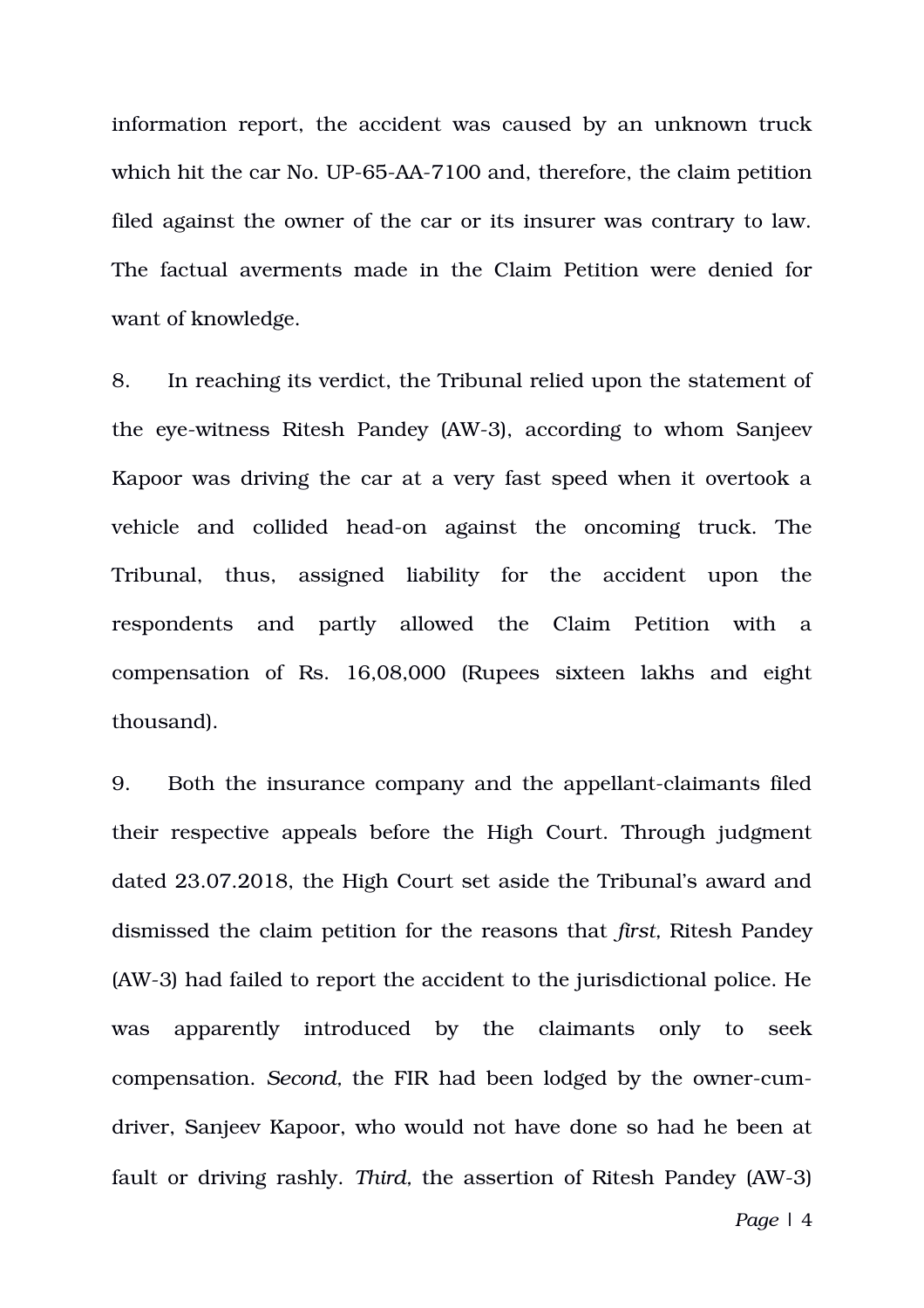that he took the injured to hospital was not proved from the record of the Government Hospital, Ghazipur which revealed that Sandeep Sharma was brought to the hospital by Sub-Inspector Sah Mohammed.

### **CONTENTIONS:**

10. We have heard learned counsel for parties and have perused the Original Record of the Tribunal and the High Court. The two questions which fall for determination are whether the accident was caused due to rash and negligent driving of the car driver—Sanjeev Kapoor and whether Ritesh Pandey (AW-3) is a reliable witness or not?

### **ANALYSIS:**

11. At the outset, it may be mentioned that some material facts which have a direct bearing on the fate of this case, have escaped notice of the High Court. The FIR was not registered by Sanjeev Kapoor (owner-cum-driver of the car) as assumed by the High Court. Instead, as a matter of fact, the FIR No. 120/09 (Exh 1) was registered on the basis of information furnished by one, Pradeep Kumar Aggarwal, son of Bal Krishan Das Aggarwal – a resident of District Varanasi. The contents of this report reveal that Sanjeev Kapoor was travelling in the Wagon R Car No. UP-65-AA-7100 along with three other occupants. While returning from Ghazipur to Varanasi, a truck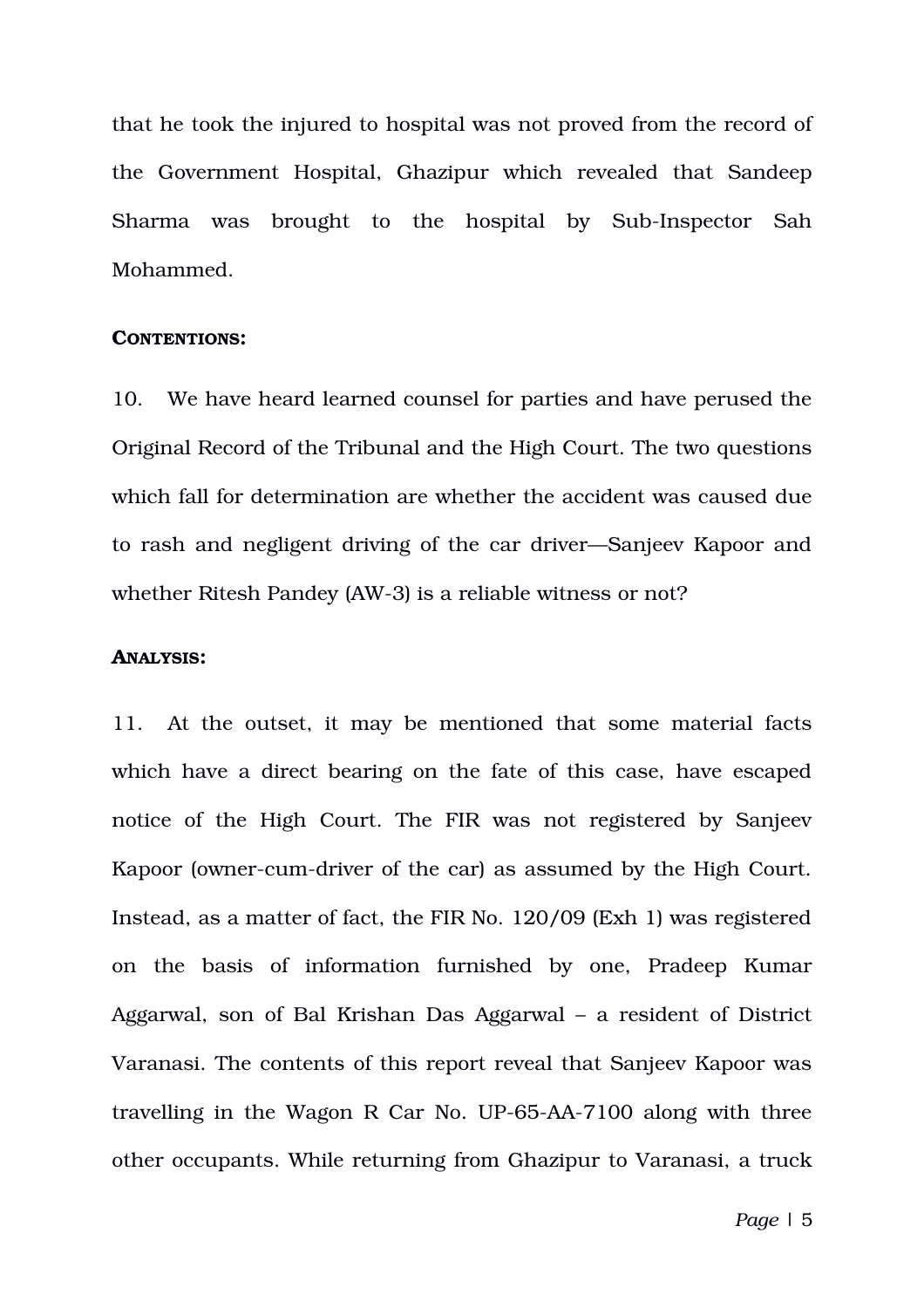which was being driven rashly and at a fast speed, struck against the car and then sped away towards Ghazipur. The number of the truck could not be noticed as it was dark. The car was badly damaged. Various people gathered at the spot who took out the injured from the car. It is specifically mentioned that all the injured were taken to the hospital for treatment where Rahul Singh @ Chotu Singh passed-away whereas Sandeep Sharma was referred to BHU Varanasi for treatment. The FIR was lodged on 27.03.2009 and a slightly illegible part thereof indicates that Sanjeev Kapoor and the informant were known to each other. The informant himself had not witnessed the accident and apparently lodged the FIR based on hearsay information.

12. Importantly, the owner-cum-driver though denied responsibility of the accident through his written statement but chose not to enter the witness box in his defence. The insurance company, on the other hand, relied upon the contents of the FIR and the 'Investigation Report' to aver that the accident took place due to rash and negligent driving of the truck driver alone. But we find that the 'investigation report' (Exh. 2) dated 05.05.2009 merely recites that the registration number of the offending truck could not be ascertained despite best efforts.

13. At this juncture, we may refer to the statement of Ritesh Pandey (AW3). This witness is a resident of Ghazipur in Uttar Pradesh. He is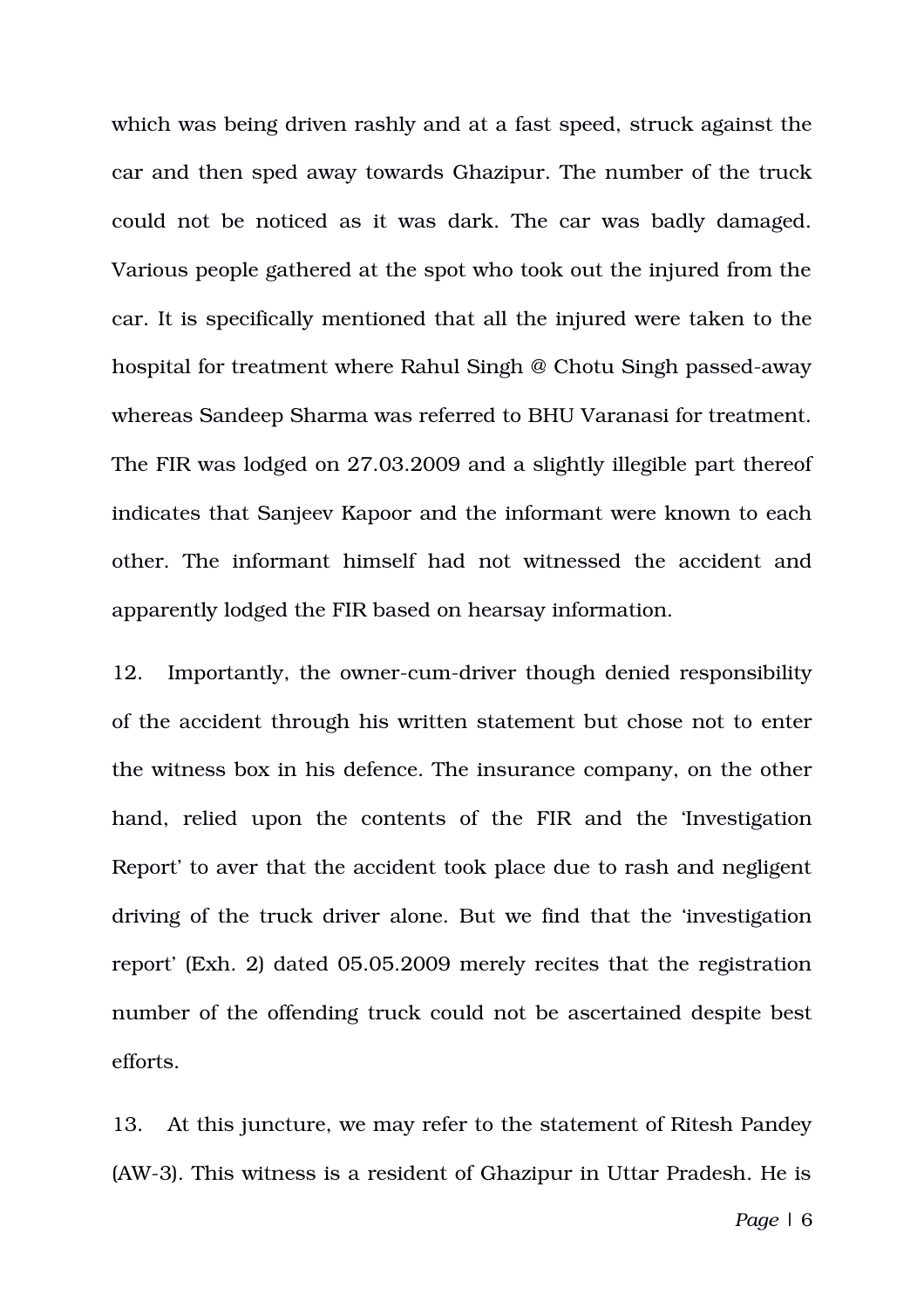neither related to the deceased nor was he remotely connected to the family of the deceased. He hailed from a different State and lived in a faraway place. There is nothing to suggest that the witness had any business dealings with the deceased or his family. He has deposed that he was travelling in his own car on the date of the incident on the same route when the owner-cum-driver of the Wagon R car carelessly overtook him at a very high speed. He has further deposed that a truck coming from the opposite side collided with the car. Various persons gathered at the place of accident and four persons trapped inside the car were taken out, three of whom were unconscious and the fourth was its driver Sanjeev Kapoor. The witness has further deposed that he took all the four injured persons to the District Hospital, Ghazipur where some of them were referred to Institute of Medical Sciences and S.S. Hospital, BHU, Varanasi.

14. Most importantly, the only question asked to this witness in crossexamination is whether the truck could be spotted and whether he was able to note the registration number of the truck. The witness has candidly admitted that he could not see the registration number of the truck. No other question was asked to this witness in the crossexamination. While the Tribunal believed Ritesh Pandey (AW-3) and accepted the claim petition in part, the High Court, for the reasons which are already briefly noticed, has disbelieved him on the premise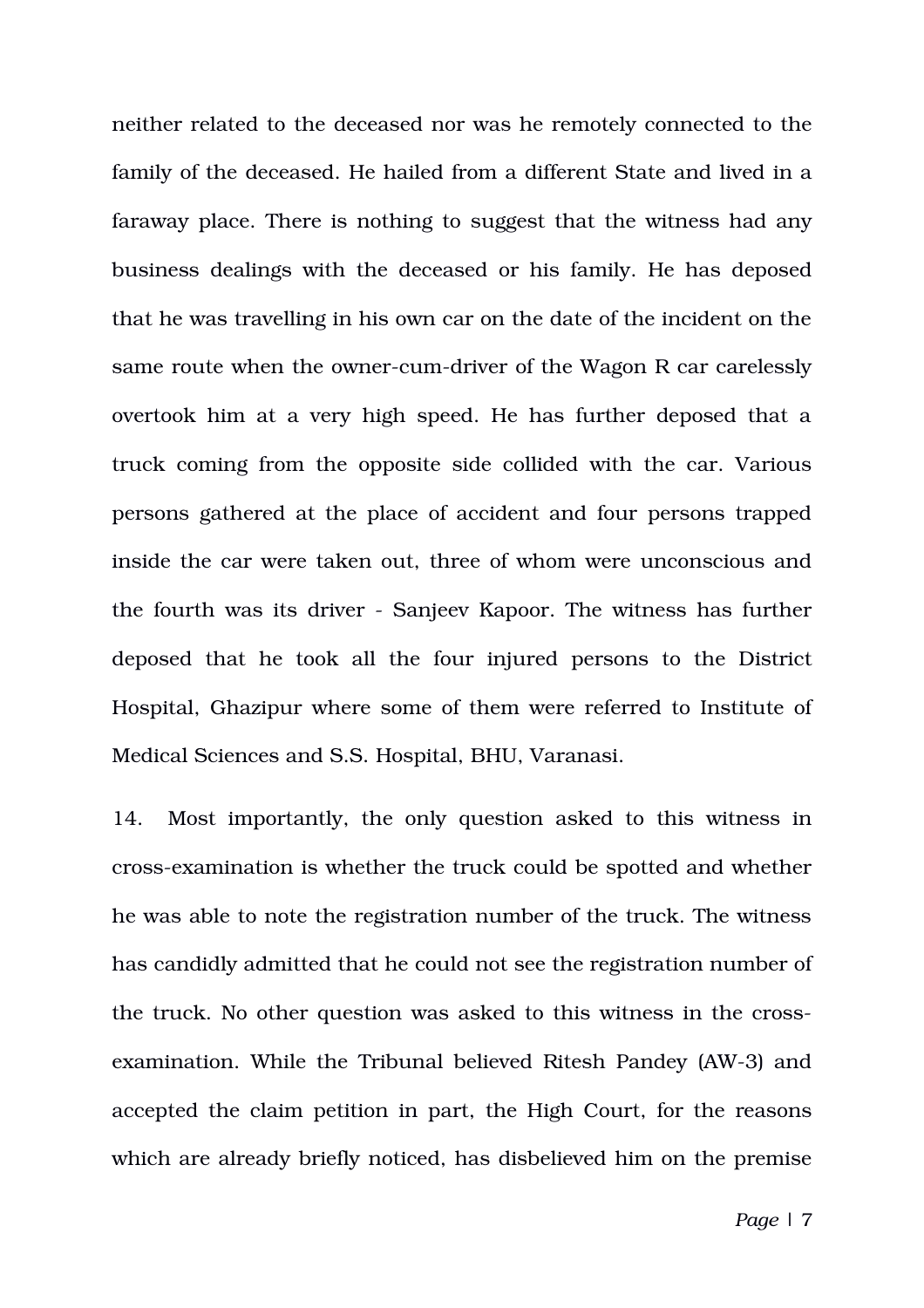that the deceased was brought to the hospital by SI Sah Mohammed and not by Ritesh Pandey (AW-3). The entire case, thus, effectively hinges upon the trustworthiness of the statement of this witness.

### **FINDINGS:**

15. It is not in dispute that the accident took place near Ghazipur and that numerous people had assembled at the spot. Some bystander would obviously have informed the police also. While the contents of the FIR as well as the statement of Ritesh Pandey (AW-3) leave no room to doubt that the injured were taken to the Hospital by private persons (and not by the police), it is quite natural that the police would also have reached the Government hospital at Ghazipur and, therefore, it was mentioned that Sandeep Sharma was brought-in by SI Sah Mohammed.

16. It is commonplace for most people to be hesitant about being involved in legal proceedings and they therefore do not volunteer to become witnesses. Hence, it is highly likely that the name of Ritesh Pandey or other persons who accompanied the injured to the hospital did not find mention in the medical record. There is nothing on record to suggest that the police reached the site of the accident or carried the injured to the hospital. The statement of AW-3, therefore, acquires significance as, according to him, he brought the injured in his car to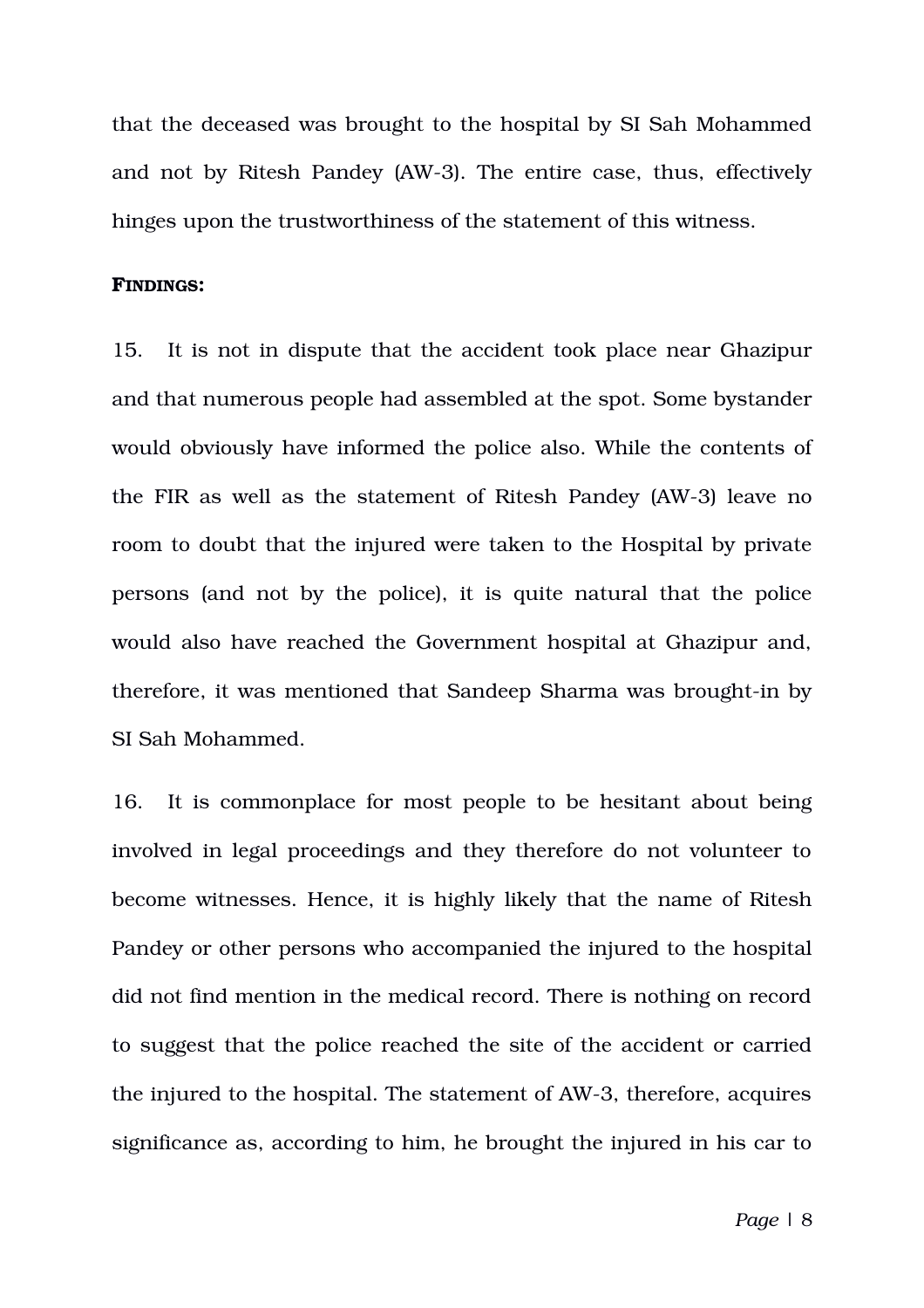the hospital. Ritesh Pandey (AW-3) acted as a good samaritan and a responsible citizen, and the High Court ought not to have disbelieved his testimony based merely on a conjecture. It is necessary to reiterate the independence and benevolence of AW3. Without any personal interest or motive, he assisted both the deceased by taking him to the hospital and later his family by expending time and effort to depose before the Tribunal.

17. It is quite natural that such a person who had accompanied the injured to the hospital for immediate medical aid, could not have simultaneously gone to the police station to lodge the FIR. The High Court ought not to have drawn any adverse inference against the witness for his failure to report the matter to Police. Further, as the police had themselves reached the hospital upon having received information about the accident, there was perhaps no occasion for AW-3 to lodge a report once again to the police at a later stage either.

18. Unfortunately, the approach of the High Court was not sensitive enough to appreciate the turn of events at the spot, or the appellantclaimants' hardship in tracing witnesses and collecting information for an accident which took place many hundreds of kilometers away in an altogether different State. Close to the facts of the case in hand, this Court in *Parmeshwari v. Amir Chand[1](#page-8-0) ,* viewed that:

<span id="page-8-0"></span>1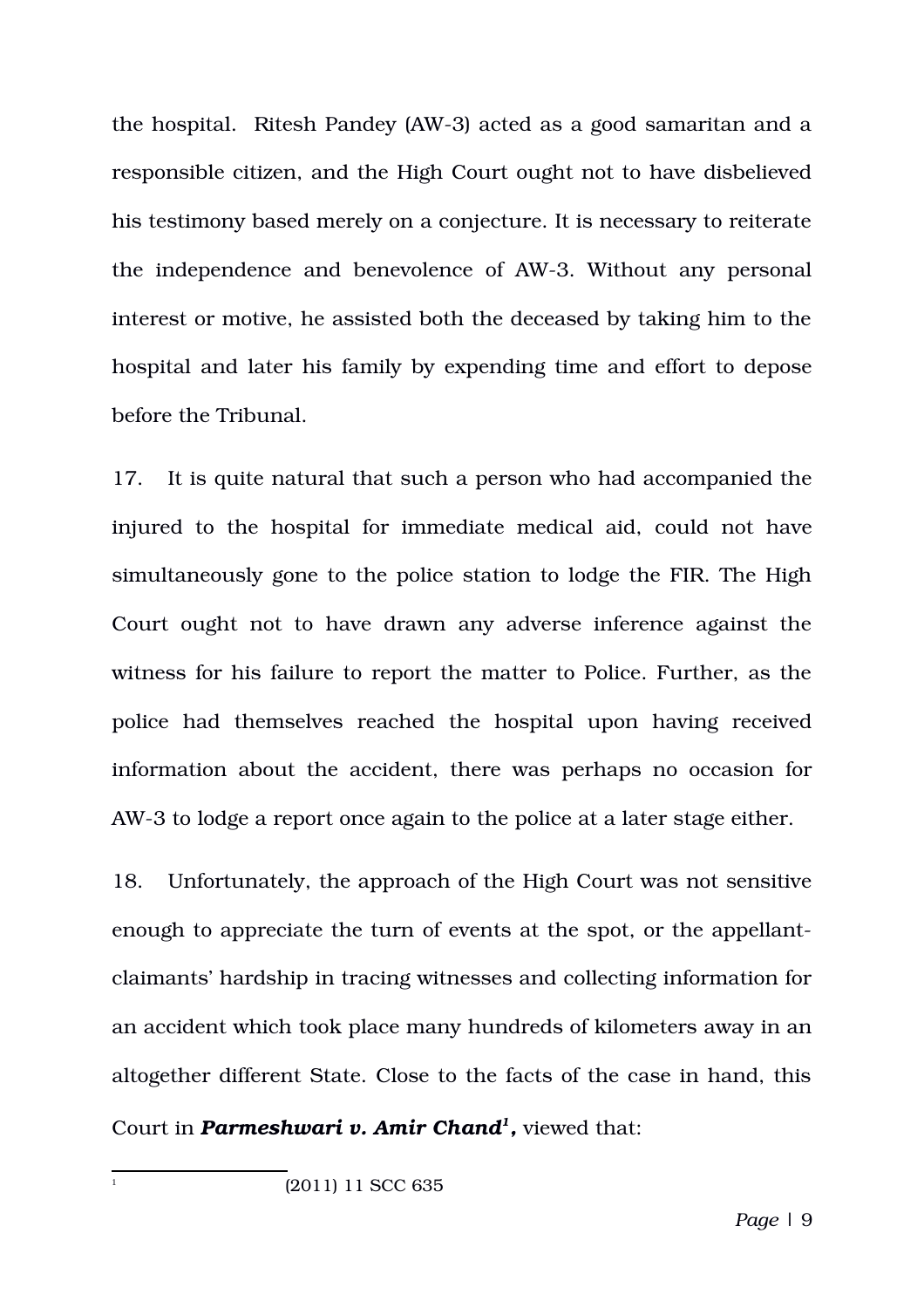*"12. The other ground on which the High Court dismissed the case was by way of disbelieving the testimony of Umed Singh, PW 1. Such disbelief of the High Court is totally conjectural. Umed Singh is not related to the appellant but as a good citizen, Umed Singh extended his help to the appellant by helping her to reach the doctor's chamber in order to ensure that an injured woman gets medical treatment. The evidence of Umed Singh cannot be disbelieved just because he did not file a complaint himself. We are constrained to repeat our observation that the total approach of the High Court, unfortunately, was not sensitised enough to appreciate the plight of the victim.*

 *xxx*

*15. In a situation of this nature, the Tribunal has rightly taken a holistic view of the matter. It was necessary to be borne in mind that strict proof of an accident caused by a particular bus in a particular manner may not be possible to be done by the claimants. The claimants were merely to establish their case on the touchstone of preponderance of probability. The standard of proof beyond reasonable doubt could not have been applied."*

#### *(emphasis supplied)*

19. The failure of the respondents to cross examine the solitary eyewitness or confront him with their version, despite adequate opportunity, must lead to an inference of tacit admission on their part. They did not even suggest the witness that he was siding with the claimants. The High Court has failed to appreciate the legal effect of this absence of cross-examination of a crucial witness.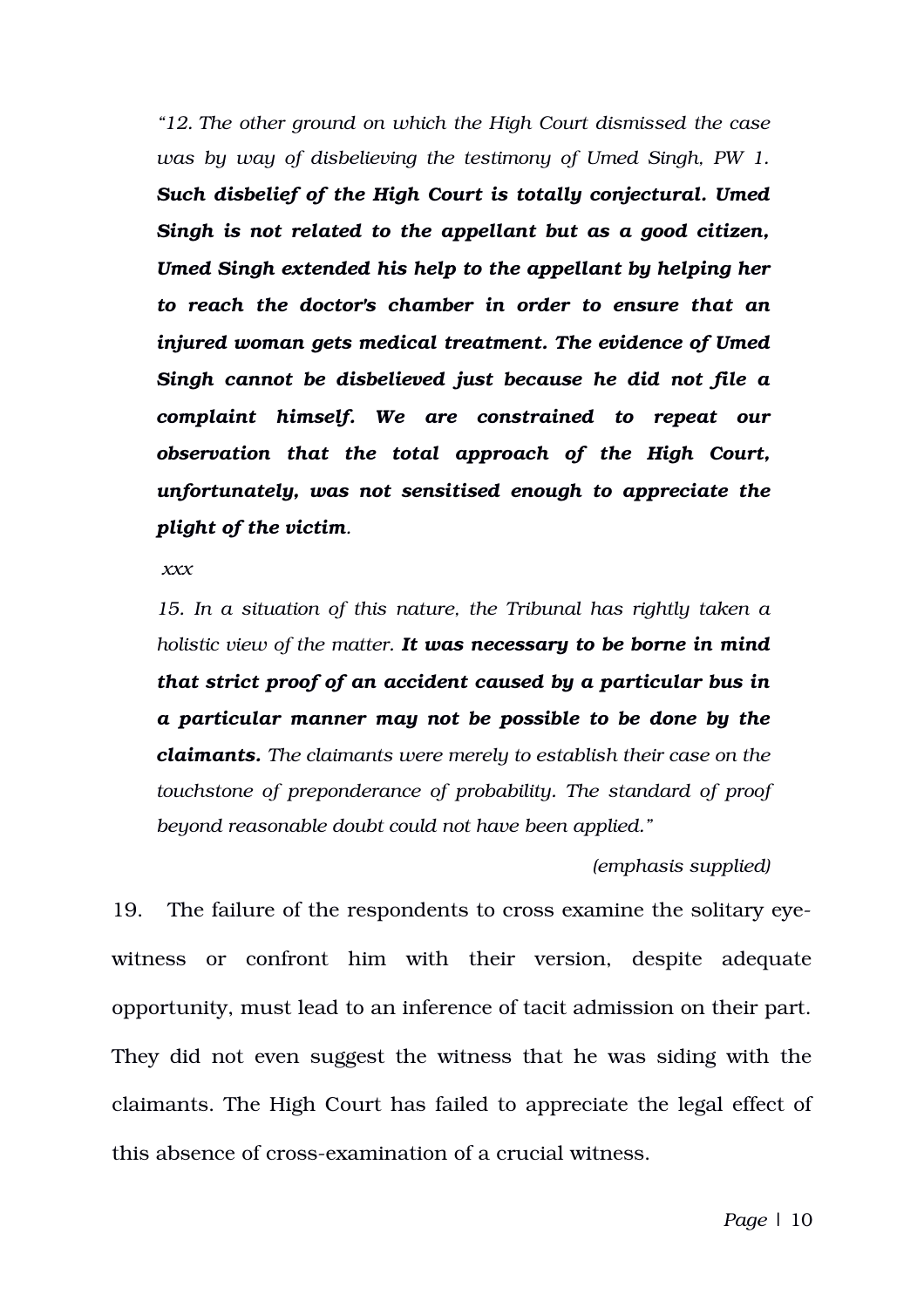20. The importance of cross-examination has been elucidated on several occasions by this Court, including by a Constitution Bench in

*Kartar Singh v. State of Punjab[2](#page-10-0)* , which laid down as follows:

*"278. Section 137 of the Evidence Act defines what crossexamination means and Sections 139 and 145 speak of the mode of crossexamination with reference to the documents as well as oral evidence. It is the jurisprudence of law that crossexamination is an acid-test of the truthfulness of the statement made by a witness on oath in examination-in-chief, the objects of which are: (1) to destroy or weaken the evidentiary value of the witness of his adversary; (2) to elicit facts in favour of the crossexamining lawyer's client from the mouth of the witness of the adversary party; (3) to show that the witness is unworthy of belief by impeaching the credit of the said witness; and the questions to be addressed in the course of crossexamination are to test his veracity; to discover who he is and what is his position in life; and to shake his credit by*

*injuring his character.*

<span id="page-10-0"></span>2

*279. The identity of the witness is necessary in the normal trial of cases to achieve the above objects and the right of confrontation is one of the fundamental guarantees so that he could guard himself from being victimised by any false and invented evidence that may be tendered by the adversary party."*

*(emphasis supplied)*

# 21. Relying upon *Kartar Singh (supra)*, in a MACT case this Court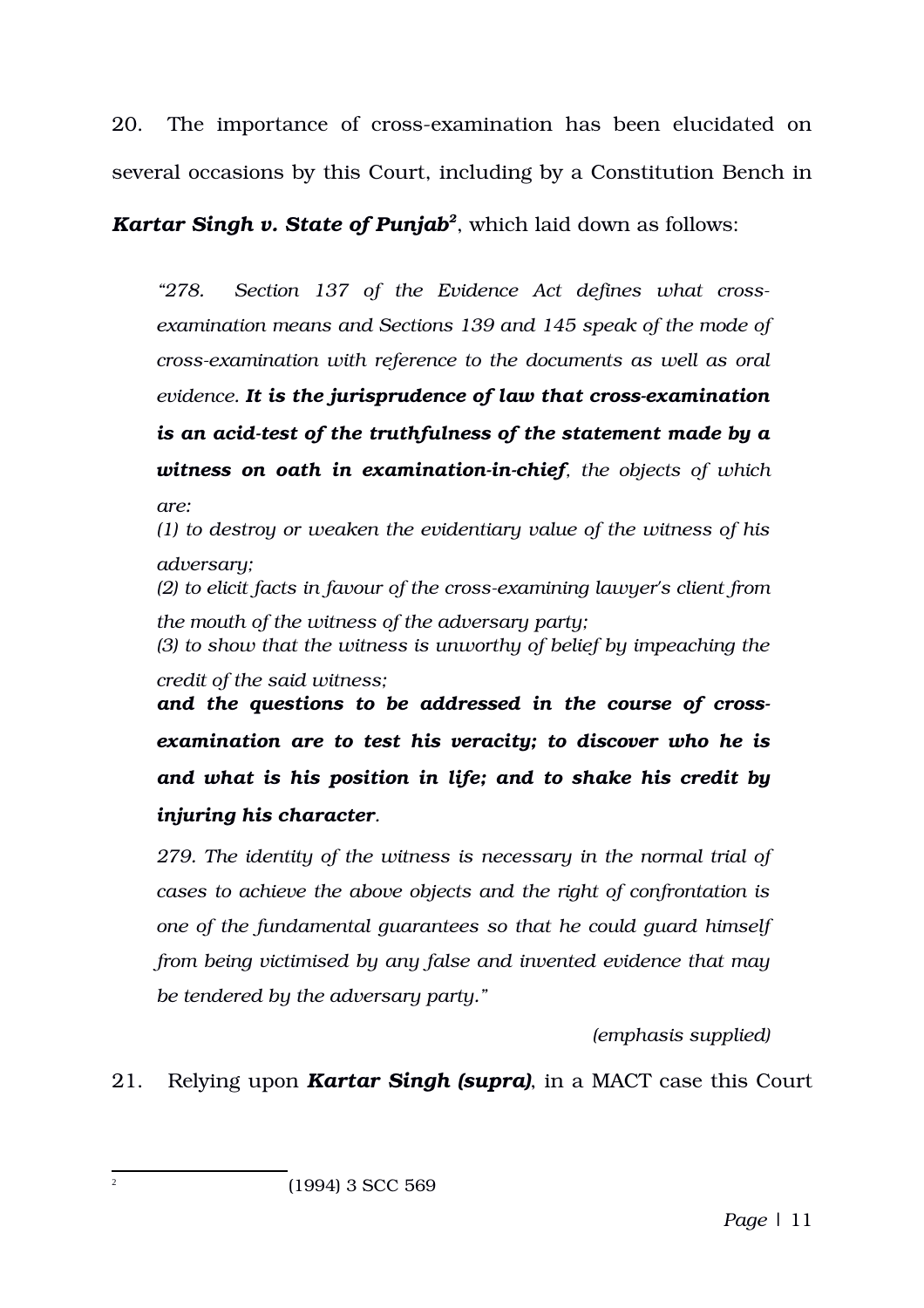in *Sunita v. Rajasthan State Road Transport Corporation[3](#page-11-0)* considered the effect of non-examination of the pillion rider as a witness in a claim petition filed by the deceased of the motorcyclist and held as follows:

*"30. Clearly, the evidence given by Bhagchand withstood the respondents' scrutiny and the respondents were unable to shake his evidence. In turn, the High Court has failed to take note of the absence of cross examination of this witness by the respondents, leave alone the Tribunal's finding on the same, and instead, deliberated on the reliability of Bhagchand's (A.D.2) evidence from the viewpoint of him not being named in the list of eye witnesses in the criminal proceedings, without even mentioning as to why such absence from the list is fatal to the case of the appellants. This approach of the High Court is mystifying, especially in light of this Court's observation [as set out in Parmeshwari (supra) and reiterated in Mangla Ram (supra)] that the strict principles of proof in a criminal case will not be applicable in a claim for compensation under the Act and further, that the standard to be followed in such claims is one of preponderance of probability rather than one of proof beyond reasonable doubt. There is nothing in the Act to preclude citing of a witness in motor accident claim who has not been named in the list of witnesses in the criminal case. What is essential is that the opposite party should get a fair opportunity to cross examine the concerned witness. Once that is done, it will not be open to them to complain about any prejudice caused to them. If there was any doubt to be cast on the veracity of the witness, the same should have come out in cross examination, for which opportunity was*

(2019) SCC Online SC 195.

<span id="page-11-0"></span>3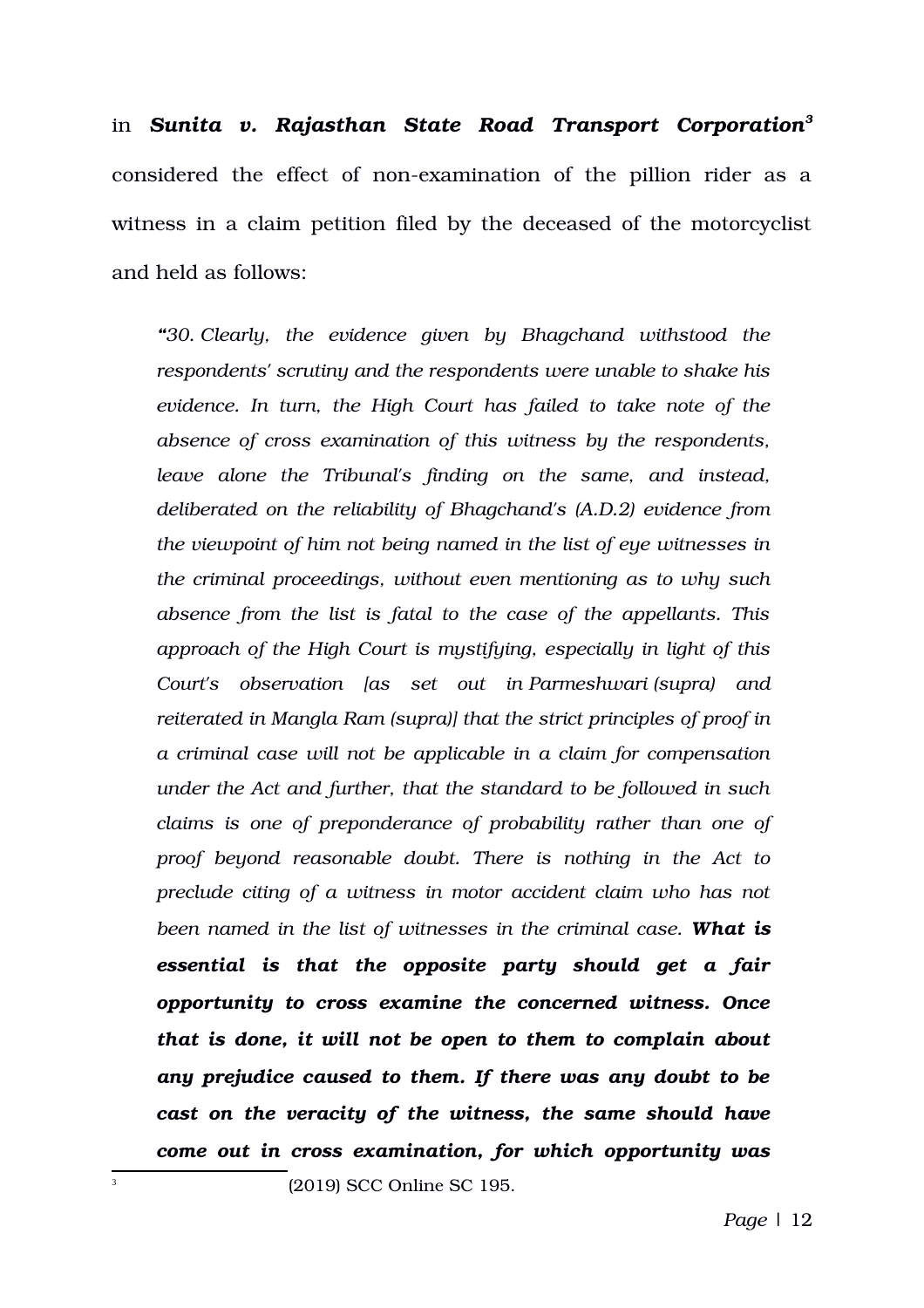## *granted to the respondents by the Tribunal.*

*xxx* 

*32. The High Court has not held that the respondents were successful in challenging the witnesses' version of events, despite being given the opportunity to do so. The High Court accepts that the said witness (A.D.2) was cross examined by the respondents but nevertheless reaches a conclusion different from that of the Tribunal, by selectively overlooking the deficiencies in the respondent's case, without any proper reasoning."*

## *(emphasis supplied)*

22. Equally, we are concerned over the failure of the High Court to be cognizant of the fact that strict principles of evidence and standards of proof like in a criminal trial are inapplicable in MACT claim cases. The standard of proof in such like matters is one of preponderance of probabilities, rather than beyond reasonable doubt. One needs to be mindful that the approach and role of Courts while examining evidence in accident claim cases ought not to be to find fault with non-examination of some best eye-witnesses, as may happen in a criminal trial; but, instead should be only to analyze the material placed on record by the parties to ascertain whether the claimant's version is more likely than not true. A somewhat similar situation arose in *Dulcina Fernandes v. Joaquim Xavier Cruz<sup>[4](#page-12-0)</sup>* wherein this Court reiterated that:

*"7. It would hardly need a mention that the plea of negligence on the part of the first respondent who was driving the pick-up van as set* 

(2013) 10 SCC 646.

<span id="page-12-0"></span>4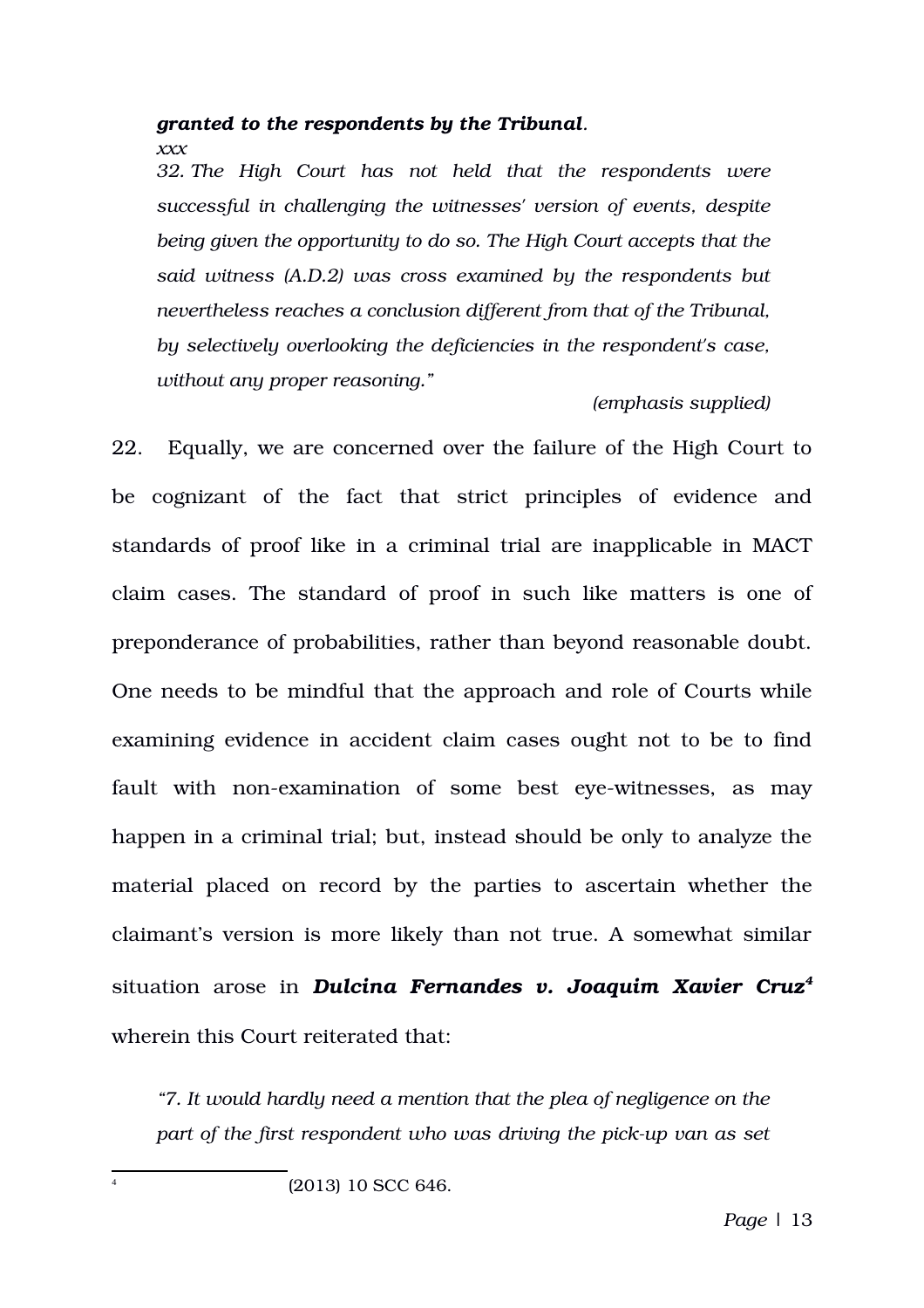*up by the claimants was required to be decided by the learned Tribunal on the touchstone of preponderance of probabilities and certainly not on the basis of proof beyond reasonable doubt. (Bimla Devi v. Himachal RTC [(2009) 13 SCC 530 : (2009) 5 SCC (Civ) 189 : (2010) 1 SCC (Cri) 1101] )"*

#### *(emphasis supplied)*

23. The observation of the High Court that the author of the FIR (as per its judgment, the owner-cum-driver) had not been examined as a witness, and hence adverse inference ought to be drawn against the appellant-claimants, is wholly misconceived and misdirected. Not only is the owner-cum-driver not the author of the FIR, but instead he is one of the contesting respondents in the Claim Petition who, along with insurance company, is an interested party with a pecuniary stake in the result of the case. If the owner-cum-driver of the car were setting up a defence plea that the accident was a result of not his but the truck driver's carelessness or rashness, then the onus was on him to step into the witness box and explain as to how the accident had taken place. The fact that Sanjeev Kapoor chose not to depose in support of what he has pleaded in his written statement, further suggests that he was himself at fault. The High Court, therefore, ought not to have shifted the burden of proof.

24. Further, little reliance can be placed on the contents of the FIR (Exh.1) , and it is liable to be discarded for more than one reasons.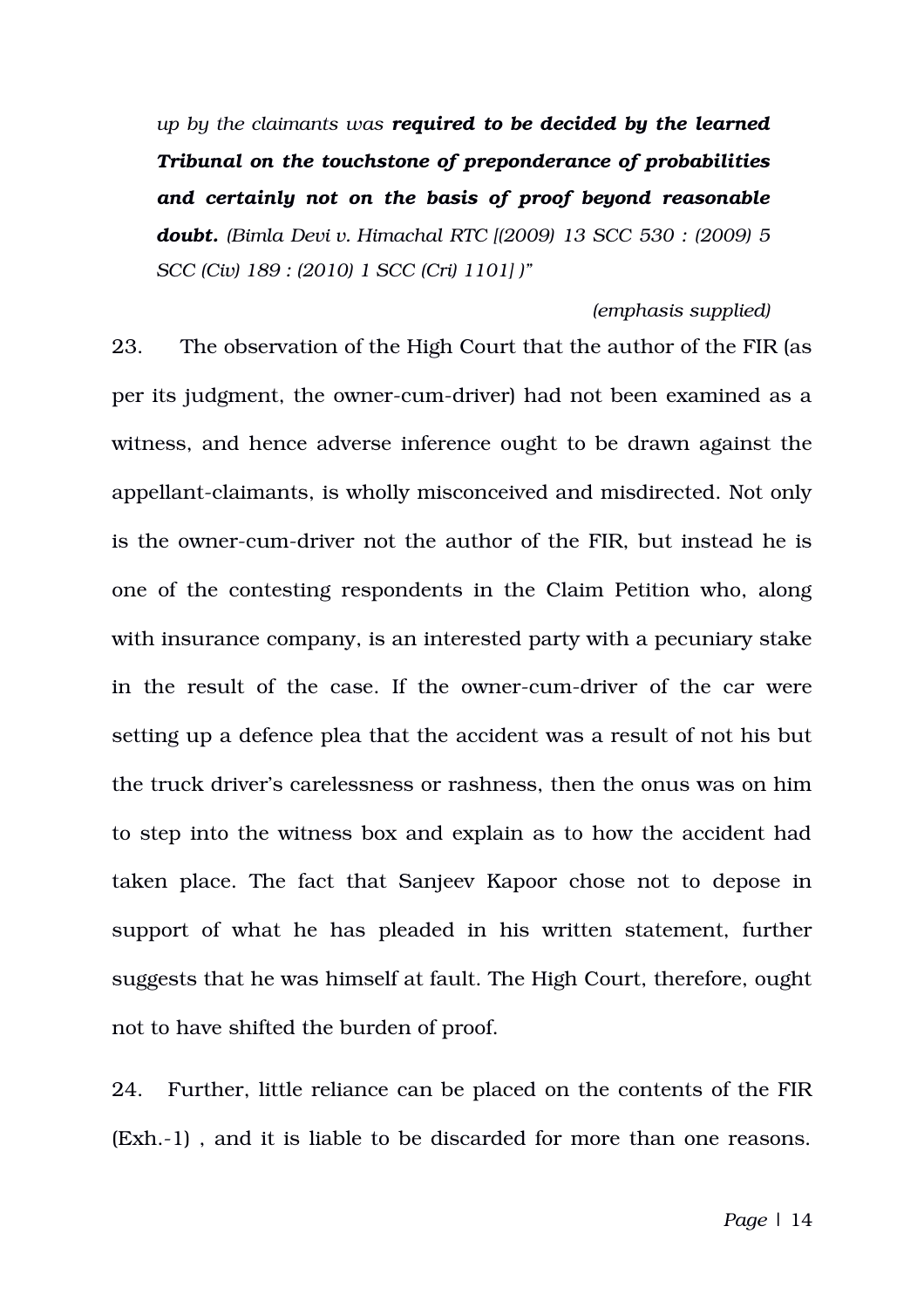*First*, the author of the FIR, that is, Praveen Kumar Aggarwal does not claim to have witnessed the accident himself. His version is hearsay and cannot be relied upon. *Second*, it appears from the illegible part of the FIR that the informant had some closeness with the owner-cumdriver of the car and there is thus a strong possibility that his version was influenced or at the behest of Sanjeev Kapoor. *Third*, the FIR was lodged two days after the accident, on 27.03.2009. The FIR recites that some of the injured including Sandeep Sharma were referred to BHU, Varanasi for treatment, even though as per the medical report this took place only on 26.03.2009, the day after the accident. Therefore the belated FIR appears to be an afterthought attempt to absolve Sanjeev Kapoor from his criminal or civil liabilities. Contrarily, the statement of AW-3 does not suffer from any evil of suspicion and is worthy of reliance. The Tribunal rightly relied upon his statement and decided issue No. 1 in favour of the claimants. The reasoning given by the High Court to disbelieve Ritesh Pandey AW-3, on the other hand, cannot sustain and is liable to be overturned. We hold accordingly.

25. Adverting to the claimants' appeal for enhancement of compensation, we are of the view that no effective argument could be raised on their behalf as to how the compensation assessed by the Tribunal was inadequate, except that in view of the authoritative pronouncement of this Court in *National Insurance Co Ltd v.*